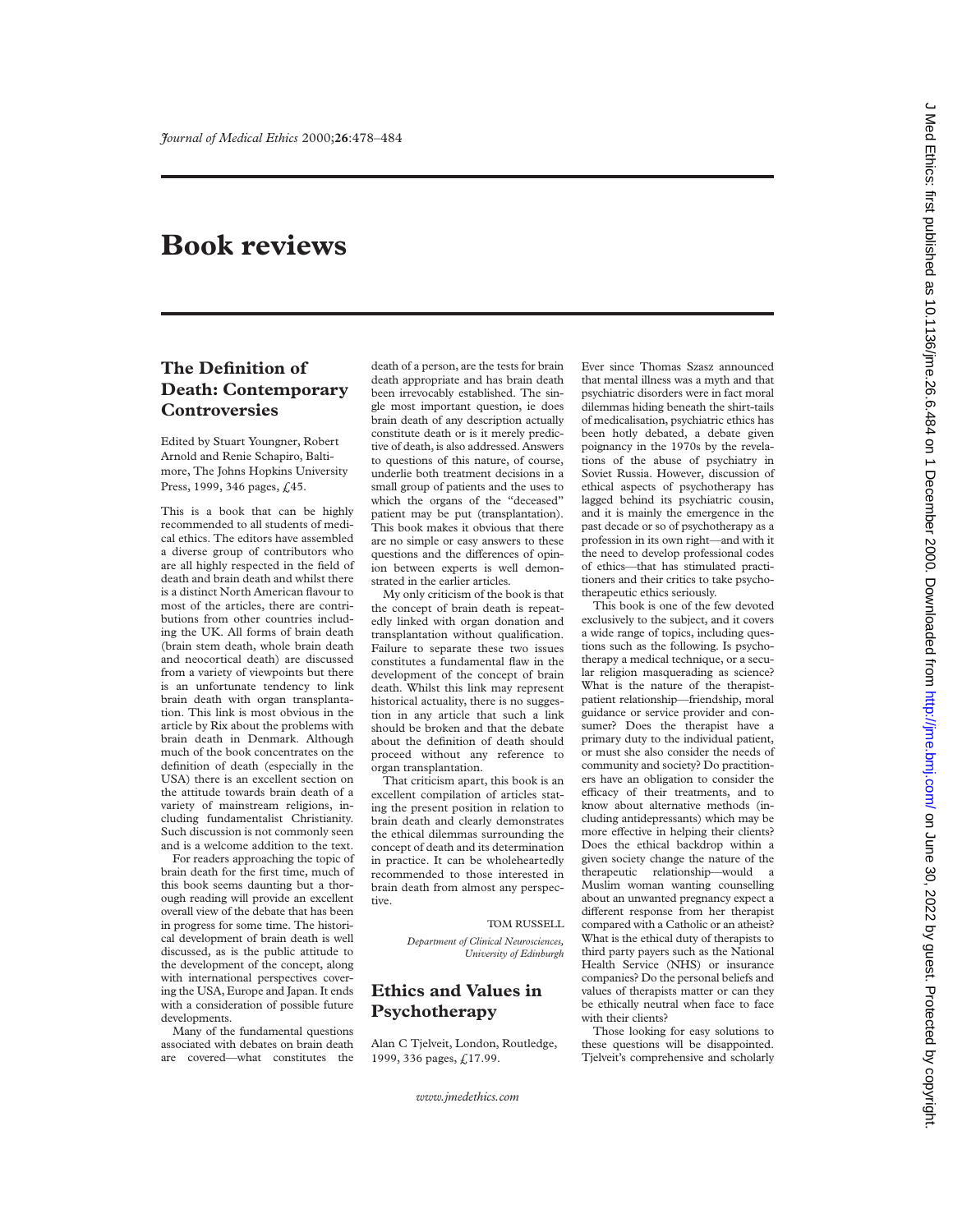volume, much influenced by Taylor's "Ethicist Authenticity", does not provide answers, but, in the true Socratic tradition, offers a thoroughgoing exposition of the different viewpoints and arguments that need to be considered. For example, in his section on therapist values systems and how they may influence therapy, he lists, (in alphabetical order) and gives a short account of, 14 different ethical viewpoints, ranging from casuistry, feminist ethics, through narrative ethics to rationalism, religious perspectives and romanticism. Similarly, in his discussion of ethical pluralism he gives four (he is fond of lists) possible responses, including ethical neutralism (which is what most NHS therapists would probably aspire to) at one end of the spectrum, and a declared ethical stance (for example saying to the client: "this is what I consider to be the characterists of a good life") at the other.

Despite, or perhaps because of its attempts at comprehensiveness, (and there are some strange omissions from the discussion, most notably the recovered memory debate) this is not an easy book for the practical clinician. There is very little case material, and what there is tends to be rather simplistic. The author is excellent at describing others' theories, but rather reticent when it comes to his own views—in this respect, if no other, like a good therapist. There are occasional lapses: surely Socrates's famous statement that the unexamined life is not worth living cannot simply be transposed into the positive that the examined life *is* worth living (page 284). Many a tortured obsessional would disagree—again the author reveals his clinical naiveté. In the end this is a book more for the philosopher than the psychotherapist, although those running courses on psychotherapeutic ethics may find it a useful sourcebook.

> JEREMY HOLMES *North Devon District Hospital, Barnstaple, Devon*

### **The Troubled Helix: Social and Psychological Implications of the New Human Genetics**

Edited by Theresa Marteau and Martin Richards, Cambridge, UK, Cambridge University Press, 1999, 359 pages, £18.95/US\$29.95 (pb).

This excellent compilation of essays covers a broad range of genetic topics and is a must for anyone interested in the ethical, social, legal, and historical perspectives of human genetics. This is not a new edition but a paperback version of the 1996 edition. The book begins with a section on "the voices of family members whose lives have been deeply touched by genetic disease". There are ten very moving accounts of individuals' experiences of a range of different genetic conditions and of genetic testing. These accounts will convince anyone that the issues involved when considering genetic testing are complex; they show clearly why such testing is different from many other medical tests.

In the second section, on the clinical context, there are some very thorough reviews of the literature on research into the theories of genetic counselling and on interpretations of risk. This highlights how little we really know about how decisions are reached in particular areas, such as family planning, prenatal diagnosis and predictive testing in the context of genetic conditions, and also the difficulties of research aimed at improving how we communicate.

The psychosocial aspects of carrier testing and of prenatal diagnosis are considered and the pros and cons of genetic testing of children are discussed in detail, with each of the arguments laid out in a balanced way.

The book's third section considers the social context of the new human genetics.

There is a chapter summarising the legal aspects, for example, the law regarding genetic information and privacy (does genetic information belong to an individual or to the whole family?), a very interesting chapter summarising the eugenic movement, and two equally interesting chapters which consider the public understanding of genetics. The latter demonstrate how the popular perceptions of kinship can be very different from those of geneticists.

At a time when most textbooks on genetics rapidly become out of date, this book has aged very well. The authors admit they have changed very little text for the paperback edition and that most is the original 1996 version. Although there have of course been major developments in the field of genetics in this time, there have been very few fundamental changes to the clinical practice of genetics and the arguments surrounding the implications remain as valid today as they were in 1996. The book is highly recommended for both general readers and specialists.

ANNEKE LUCASSEN *Consultant in Clinical Genetics and Honorary Senior Lecturer, University of Oxford and Imperial Cancer Research Fund*

### **General Practice and Ethics: Uncertainty and Responsibility**

Edited by Christopher Dowrick and Lucy Frith, London, Routledge, 1999, 196 pages, £14.99.

This book approaches its subject in two parts. Part I considers themes and principles relating to ethical decision making in general practice. The themes are those of uncertainty, responsibility (the problems of divided responsibility between the individual patient and the wider community), evidence-based medicine, patientcentredness and postmodernity. The "four principles" approach to ethics is discussed and ethico-legal problems are considered. Part II intends to relate these themes to four topics: prescribing, depression, advance directives and research in general practice. Except in the first chapter of Part II, on prescribing, by Colin Bradley, there is in fact little relationship between the principles and themes of the first part of the book and the consideration of topics in the second. However, the book does not claim to present a coherent approach to the subject but to be a series of discrete essays by different authors on related themes.

Some unifying themes emerge in part I of the book. Those of the subtitle are explored mainly by Christopher Dowling in the initial chapter and he has an interesting analysis of the kinds of strategies general practitioners<br>(GPs) adopt—consciously and adopt—consciously and<br>
iously—to minimise the subconsciously—to minimise stress dealing with uncertainty might cause. One strategy is that of shifting responsibility for decision making onto the patient under the guise of<br>"patient-centredness". However, "patient-centredness". being patient-centred does not mean giving out antibiotics over the phone to a patient who asks for them for a sore throat, as Dowling suggests. That seems to me more like consumerism. I don't know how helpful most GPs will find Dowling's suggested methods for resolving the problems created by uncertainty: using probability theory, decision analysis, and the "weighted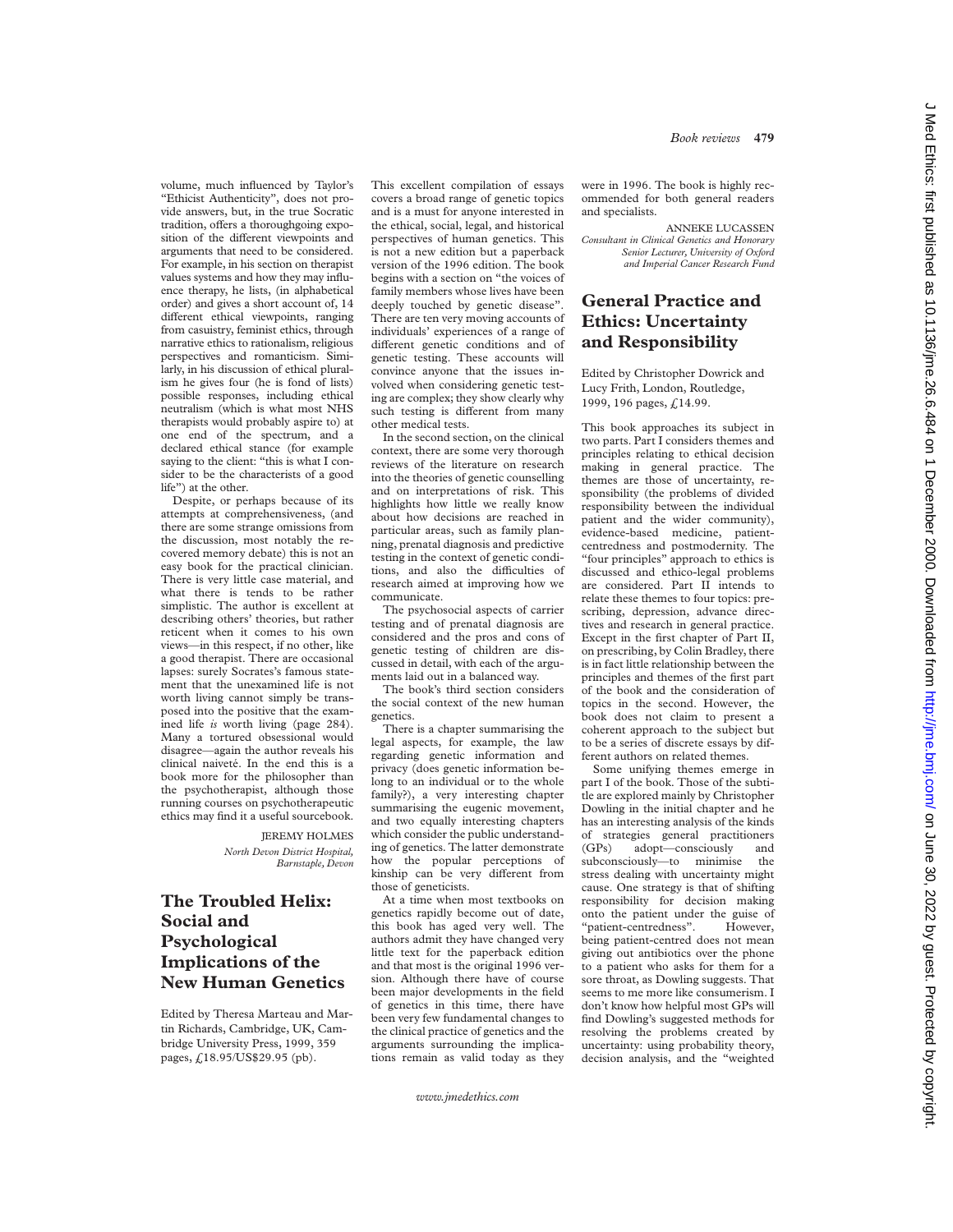are not human beings "in the full sense". The debate in Woolcock's paper concerns whether theorists who maintain that an evolutionary ethics can support an "altruism guarantee"—ie the commonly held intuition that humans are altruistic by nature—are justified in their claims. Woolcock's conclusion is that the theories discussed fail in their attempts, and that as a result normative ethics remains largely unaffected by evolutionary biology. Interestingly he does not argue from the perspective that morality appeals to some objective truth. Instead he claims that morality gains the illusion of objectivity "because, as rational agents, we rapidly learn that only certain kinds of reasons are acceptable when offered publicly as justifications for our actions". At most, he says, our moral point of view is genetically inherited insofar as we are inherently disposed to sociability. On this view, then, arguments about the morality of a particular course of action are, despite the illusion, nothing more than will-power contests: the winner is the one who persuades enough others to accept his or her point of view. That rampant egoism does not exist has, on Woolcock's view, nothing to do with innate altruism and everything to do with our capacity to reason: if you can't beat them, join them.

Paul and Falk's paper, "Scientific responsibility and political context", is an excellent discussion of the moral status of the scientists engaged in "normal research" activities in Germany under the Third Reich. As well as discussing the morality of individual cases, the paper raises pertinent questions about the moral responsibilities with which scientists are (often unwit-

cal treatment of the discussions prevalent among eighteenth century philosophers, the "thorny issue" of the treatment of animals. Appealing to a version of the "slippery slope" argument, he declares that our inability to appeal to either "cognitive considerations  $\ldots$  or to the capacity to suffer  $\ldots$ to mark a sharp distinction between humans and the brutes" means that if animal experimentation is permissible, then experimentation on human fetuses and suitably defective humans should be similarly permissible. This conclusion finds further support in the work of Richards (discussed by Woolcock in "The case against evolutionary ethics") who argues, by appeal to an essentialist account of human nature, that those who lack certain features

increasing autonomy of practice nurses and the issue of nurse prescrib-This book will not, therefore, appeal

ing.

to non-GPs in primary care, but it will certainly be of use to GPs and I would recommend practice libraries to buy a copy. It is of most use at the postgraduate level, for trainers and registrars, and may be helpful in forming the focus for tutorials on the subjects raised.

JANE MACNAUGHTON *Director, Centre for Arts and Humanities in Health and Medicine, University of Durham*

### **Biology and the Foundation of Ethics**

Edited by Jane Maienschein and Michael Ruse, Cambridge, Cambridge University Press, 1999, 336 pages, £45.00, US\$64.95 (hc); £15.95, US\$19.95 (sc).

Is evolutionary ethics going to be to the new millennium what virtue ethics has been to the eighties and early nineties? If the rash of books on the subject is anything to go by, the answer has to be "yes". This is not, however, to claim that the subject is novel. Although many point to Edward Wilson's work in the seventies as heralding the dawn of a new focus in ethics, the claim that ethics can be grounded in our biological nature was fully explored by Aristotle and, as contributors to this collection attest, by many other philosophers and biologists in the intervening period.

Despite the back-cover promise that "the book asks, for example, whether humans are innately selfish and whether there are particular facets of human nature that bear directly on social practices" the enquiring reader will be disappointed if she expects a thorough discussion of these interesting areas. The majority of the volume's articles are concerned with detailing historical attempts to root the phenomena of morality, apparently peculiar to humans, in alleged facts about human nature, with only the final two—"The case against evolutionary ethics" and "Biology and value theory"—fully participating in the contemporary debate. From the collection, three papers in particular raise issues that may be of interest to readers of this journal.

In his chapter, "The moral status of animals", Michael Bradie introduces, at the conclusion of his largely exegeti-

#### *www.jmedethics.com*

average principle". The approach of sensible clinical judgment, exemplified in the resolution of his clinical example, seems to me to be simpler and safer.

The theme of patient-centredness is taken up again in chapter five, but I would have expected in this book to have had more discussion of other ways of seeing the doctor-patient relationship and specifically for there to have been more questioning of the current orthodoxy of patientcentredness. There may have been a shift away from an old kind of paternalism but the suggestion that it is possible for a doctor to achieve "whole person" understanding is also paternalistic.

The best two chapters of the book are an intelligent and balanced critique of evidence-based medicine by Lucy Frith and an account of ethicolegal dilemmas in general practice by Len Doyal. Doyal considers the specific problems of applying the principles of respect for autonomy and confidentiality within the context of general practice and these problems are given a detailed exposition here. This chapter, along with that by Lucy Frith, would form a good basis for general practitioner trainer-registrar tutorials on these subjects.

Doyal's chapter is an exception to one problem with much of the book: that there is not sufficient emphasis on what is distinctive for GPs about the problems discussed. This is particularly so in the chapters on confidentiality and postmodernity. I also find it difficult to understand why the editors chose advance directives as one of their four topic areas in Part II as this does not sit easily in a book on GP ethics. This problem is balanced by the fact that the book is largely written by practising GPs, and the examples they give help to cut through some of the theorising which may be impenetrable to most GPs.

Disappointingly, there is no mention of the reorganisation of the National Health Service (NHS) which has introduced a new collective working environment for GPs in the form of primary care groups (PCGs). New ethical problems may develop in this context relating to constraints imposed by PCG budgets and divided loyalties between the GP's own practice and the wider population served by the PCG. Other members of the primary health care team are hardly mentioned, and there was a need, in particular, to consider the issue of the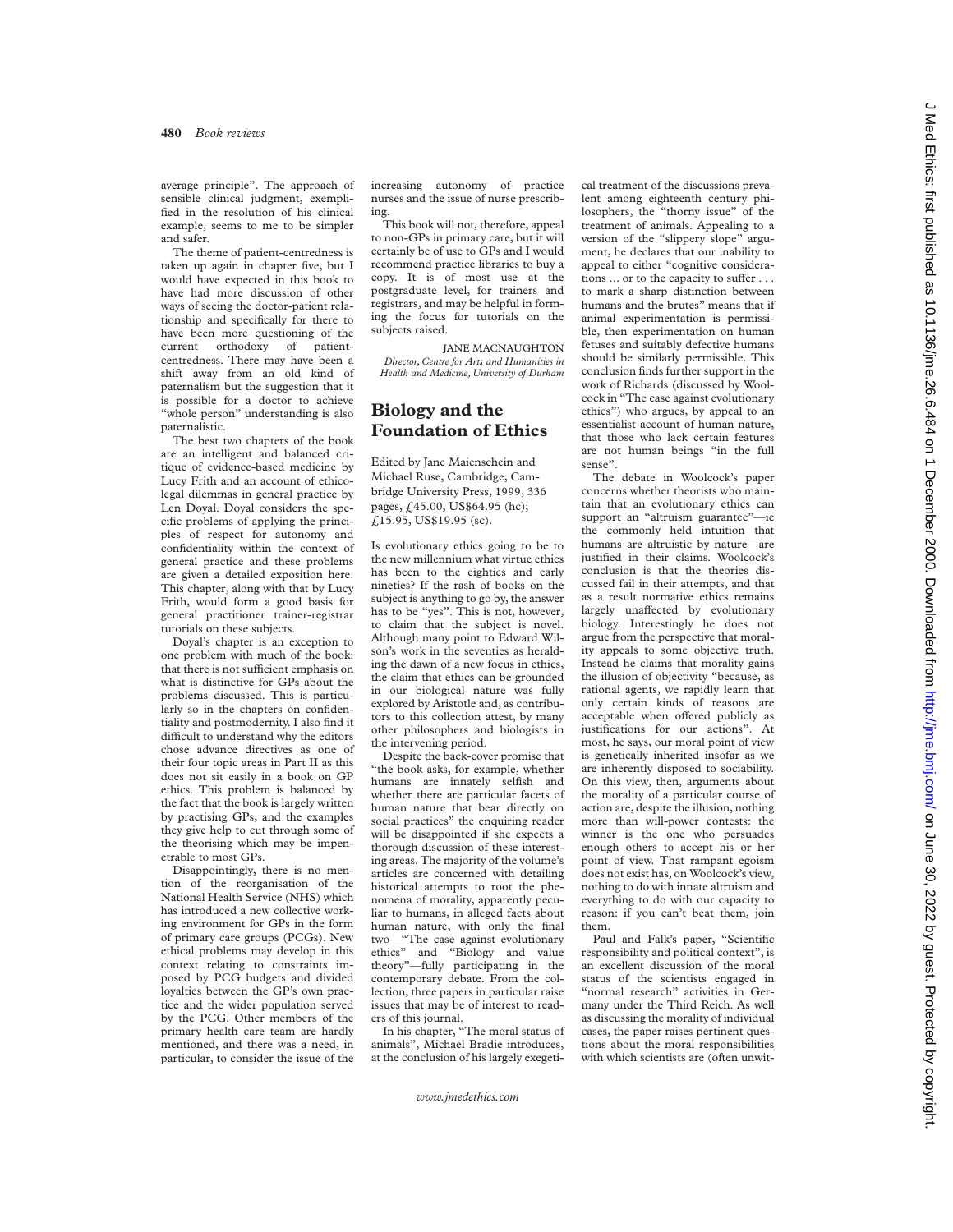tingly) burdened. In their concluding remarks, Paul and Falk suggest that a grave moral question-mark looms over scientists who argue that they are "accountable only for the quality of their 'pure' research" and ignore the morality of the interests their research serves. As Woolcock argues, even if morality is an illusion, rational gametheory requires that we at least pay lip-service to the moral consensus.

ANDREW S LEGGETT

*Department of Philosophy,University of Reading*

### **Moral Problems in Medicine: A Practical Coursebook**

Michael Palmer, Cambridge, Lutterworth Press, 1999, 190 pages,  $£14.15$  (sc).

*Moral Problems in Medicine* is based on Michael Palmer's earlier, wellreceived, book, *Moral Problems*. The new book retains much of the structure of the earlier volume and the majority of its philosophical component. But whereas the earlier text was a course in applied philosophy covering such topics as warfare, crime and punishment and civil disobedience in addition to topics in medical ethics such as abortion and euthanasia, *Moral Problems in Medicine* focuses entirely on medicine.

The text is primarily intended to be of interest to health care professionals, medical students and to those who teach them but is also aimed at the newcomer to medical ethics and would be suitable too for the general reader with an interest in the ethical issues raised by modern medicine.

Following an introductory chapter on "What is ethics?" the rest of the book is divided into four sections, each of which begins with an account of "an ethical theory": egoism, utilitarianism, Kantian ethics and the determinism/ free will debate. Each account is supported by exercises, selections of original text, and criticism of the theory in question and ends with some essay questions and a bibliography. The second part of each section follows a similar pattern but focuses on a particular moral problem in medicine through the presentation of original texts. The topics covered include: abortion; euthanasia; human and animal experimentation; truthtelling; autonomy and paternalism, and genetic determinism. These sections again finish with a series of essay questions and a bibliography.

Whilst the book is of great value as an educational resource it does have one or two weaknesses. Though the book is marketed under the title of *Moral Problems in Medicine*, the retention of the philosophical component of the earlier book gives it the feel of a course on moral theory taught through the use of medical examples rather than of a practical course in medical ethics. The book is driven by the philosophy rather than by the medicine. Some students will find this a stimulating approach but there will be those who will find it difficult to see the relevance of the course to their practice. For these students it would need to be supplemented by discussion of relevant cases and of their own clinical experience. Whilst the book is practical (there are lots of very good and effective exercises and activities) it is not practical in the sense that many involved in the teaching of medical ethics would recognise.

In his introduction to the book Michael Palmer explains that the book is not intended to be comprehensive either of ethical theory or of contemporary problems in medical ethics. He is right to do so and his straightforward and very accessible structure, moving as it does from egoism, to utilitarianism, to Kant and so on works extremely well and makes the material both interesting and useful. That being said, there are inevitably one or two areas—to do with inclusion and exclusion—where many would disagree. Palmer says he would have liked to include Marxist and Christian ethics. I didn't feel that the book was weakened greatly by their exclusion, given its overall aims. Nevertheless, I felt the exclusion of other mainstream approaches to medical ethics, such as narrative, virtue, communitarian and feminist approaches and, perhaps most surprisingly given the medical target audience, principlism, did rather narrow the educational range of the text.

Despite these reservations, I found *Moral Problems in Medicine* a very useful and interesting sourcebook and a resource which I will definitely use in my teaching with medical students at some point, in combination with other resources. As the influence of the medical ethics core curriculum, published in the *Journal of Medical Ethics* in 1998, <sup>1</sup> continues to grow there will be an increasing need for good quality, educational materials in this field. Whilst there is a great deal of the core curriculum which this book does not

#### *www.jmedethics.com*

cover I would recommend it as a part of the armoury of those who teach medical ethics.

#### **Reference**

1 Consensus statement by teachers of medical ethics and law in UK medical schools.Teaching medical ethics and law within medical education: a model for the UK core curriculum. *Journal of Medical Ethics*1998;**24**:188-92.

MICHAEL PARKER *ETHOX. The Oxford Centre for Ethics and Communication in Healthcare Practice, University of Oxford*

### **Health Care, Ethics and Insurance**

Edited by Tom Sorrell, London, Routledge, 1998, 234 pages, £15.99  $(hh)$ 

The interface of health care and insurance requires not just the medical, legal and financial perspectives, but a clear ethical analysis. A varied team of contributors ranging from experts in philosophy, law, medicine and ethics to actuarial science, underwriting and insurance have contributed a series of essays. The book is divided into two parts. The first deals with ethical issues raised in underwriting. These deal with genetics, HIV and disability, as well as with the ethics of underwriting itself. Part two covers the thorny issue of whether insurance should be provided by the public or private sectors or some combination. The important issues of social and private health insurance, access to health care, insurance, pensions and long term care provision are explored.

J Med Ethics: first published as 10.1136/jme.26.6.484 on 1 December 2000. Downloaded from http://jme.bmj.com/ on June 30, 2022 by guest. Protected by copyright Dum Buniss: it issums and Dum Bunism in 1980, 2022 by a 10.000. Downloaded as the clust published in a manism on June 200, 2020, 2022 on 2012 on 2014 on 10.1136/jme.26.7.1136/jme.26.7.484 on 1 December 2000. Downloaded fro

As a "starter for ten" in the area of health care and insurance the variety of contributor and perspective certainly opens up the issues in a clear and helpful way. The essays (apart from the first two) stand alone and allow the reader to select and to follow his/her interest. The downside is that there is too little of a consistent thread through the argument, some inevitable repetition of argument, which is not always helpful or flagged up, and too little engagement with the nittygritty of the ethical positions and principles at the heart of the debate.

The book provides an excellent resource, but it is better on the range of issues than the depth of analysis and critique.

DR E DAVID COOK *Director of the Whitefield Institute and Fellow and Chaplain of Green College, Oxford*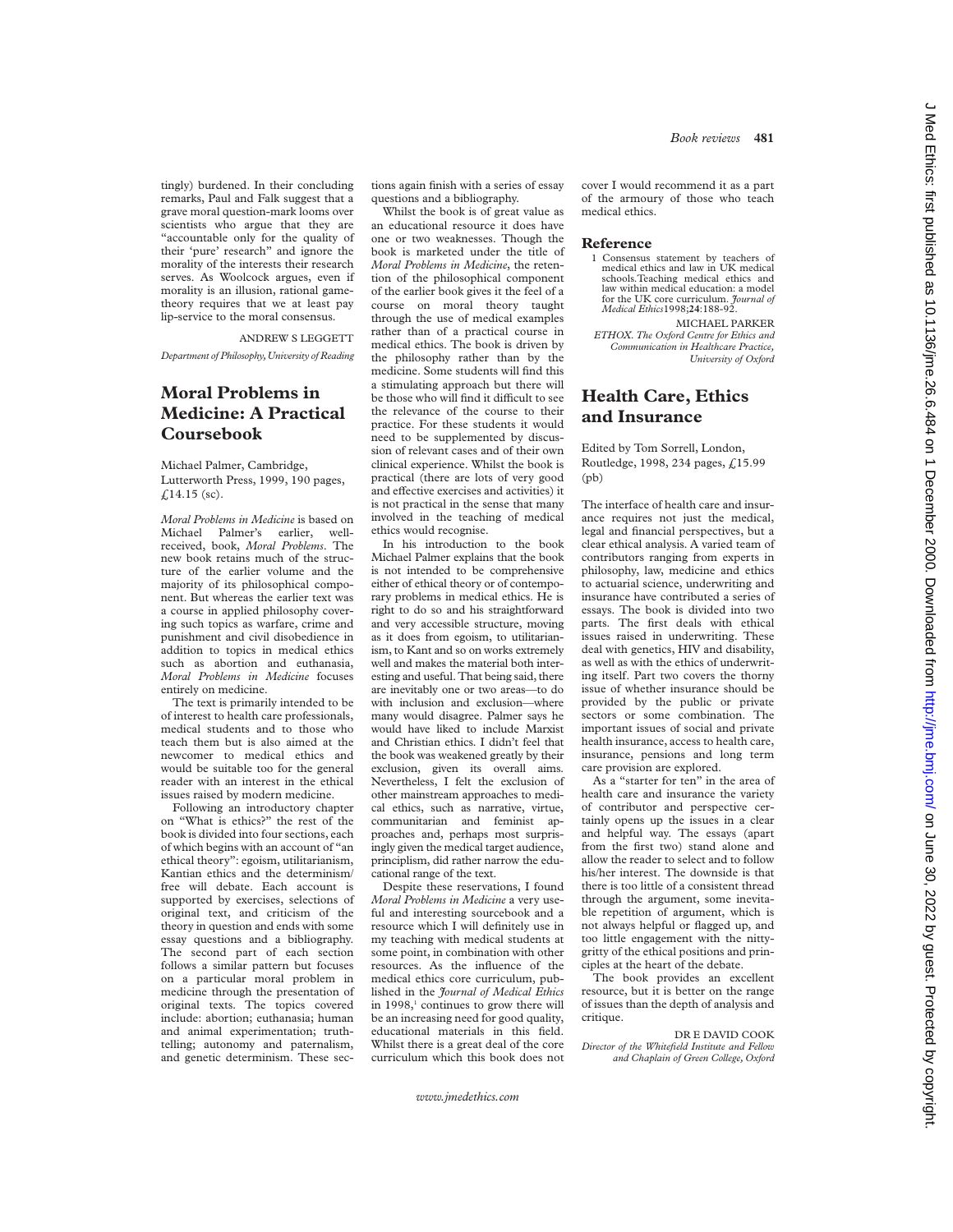## **Promoting Safe and Effective Genetic Testing in the United States. Final Report of the Task Force on Genetic Testing**

Edited by Neil A Holtzmann and Michael S Watson, Baltimore, John Hopkins University Press, 1998, 186 pages,  $f(23.00$  (pb)

This volume represents the conclusions of a multidisciplinary task force established by the US National Institutes of Health and Department of Energy working groups on the ethics, legal and social implications of human genome research. It ranges across the provision of genetic testing in the USA by commercial, not-for-profit and publicly funded agencies and it seeks to establish guiding principles and make recommendations for the development of safe and effective tests and their application in ways in which are helpful and that do not compromise the rights of patients and/or their families.

For anyone interested in the development of genetic testing this book is a bit like the telephone directory logical, comprehensive, laid out in a clear and rational way and ultimately dull. Given that much of the data it presents is drawn from retrospective surveys of existing practice, parts of it are inevitably going to be out of date as well. But this should not undermine the usefulness of the text as a helpful bringing together of sources in one place that covers issues previously discussed elsewhere in a more disjointed fashion. It also provides a useful compilation for those more used to considering issues in the context either of the UK's National Health Service, (NHS) or of health care systems of other European Union member states. Interesting comparisons can be drawn between this book and the reports of, for example, the UK's Advisory Committee on Genetic Testing, or the opinions of the European Group on Ethics in Science and the New Technologies.

Of particular interest is the discussion of the role of biotechnology companies as providers of genetic testing services and of the role of commercial factors in driving what does and does not get developed as a test and to whom it is made available as a result.

This is timely, given discussions currently underway in the Department of Health, which aim to predict the likely future need for laboratory testing services in the area of DNA diagnostics for the NHS. It is also salutary for those of us who cling to the rhetoric of a health service that is equitable and needs-based and which respects the hopes of patients with rare conditions as well as those with more common ones. It is salutary too for those who hope that recent advances in the scientific understanding of the contribution of genetics to health and disease will deliver tangible benefit for them and not just a healthy bottom line to the companies which own the technology. It is to be hoped that close reading of the US experience will provide a stimulus to the development in the UK and Europe of quality standards which measure all aspects of service delivery and set those in the context of integrated care pathways which bring together all the stakeholders in a balanced partnership that takes account of the full range of user needs.

All in all a useful publication which is timely and to be welcomed.

> ALASTAIR KENT *Director, Genetic Interest Group, London*

## **Confessions of a Medicine Man: an Essay in Popular Philosophy**

Alfred I Tauber, Cambridge, Mass, The MIT Press, 1999, 159 + xviii pages, £17.50 (hb).

Tauber's book outlines a philosophy of medicine that sees an ethos of caring as the central imperative of a doctor. Three broad claims are defended in the text. First, Tauber is sceptical of conceptions of medicine that treat physicians as primarily scientists or the agents of profit-makers or administrators. For such conceptions fail to consider the patient as a whole or his/ her personalised suffering as demanding empathy.

Second, he criticises conceptions of medical ethics that emphasise personal autonomy. After a brief account of how, he thinks, the ideal of autonomy was invented and developed in Western thought, Tauber questions the significance of autonomy in medicine. Because of the complexity of medical problems and uncertainty of favourable results, patients often lack the means to make autonomous decisions and this means that the doctorpatient relationship cannot be one of equality. In contrast to autonomybased ethics that stress patient self sufficiency but which, in fact, Tauber argues, lead to patient isolation, he outlines a relational ideal in which the physician is primarily an authoritative healer who the patient trusts and to whom he surrenders his autonomy to a degree.

The third important theme that runs throughout the book concerns the foundational significance of Tauber's relational ethic. First, he claims that his approach to ethics, once fully developed, can be extended to deal with the full range of moral problems that clinicians face. Second, he argues that medical schools should place this philosophy at the heart of a medical training such that other values, such as scientific detachment, can be seen to be subordinate to the need for doctors to heal the ill.

As Tauber describes in the introduction, these claims emerge from, and are intermingled with, an account of recent US medical history, personal anecdotes, and a brief survey of the notion of selfhood in Western thought. The anecdotes often illustrate his views nicely, and the critical appraisal of a dehumanised medical market in American is instructive. Less persuasive are his account of selfhood in moral philosophy and medicine, and his objections to autonomy-based medical ethics. The notion of selfhood is multiply ambiguous connoting for example, character, personal identity, or the relationship between different individuals. Tauber proceeds without clearly distinguishing the different questions various conceptions of selfhood are answering. At times this leaves the reader perplexed as to the point of the discussion. In addition, the contrast between autonomy-based and so-called relational medical ethics is perhaps a little crude. The book would have benefited from a detailed analysis of one or two autonomybased conceptions. I, for one, doubt that a plausible account of autonomy would emphasise notions of self sufficiency and the separation of the individual from the community, upon which Tauber's principal worries about the view rest. Indeed, many would claim that autonomy-based ethics are themselves, in part, relational ideals that are compatible with a fiduciary role for doctors. Finally, one might doubt that the relationship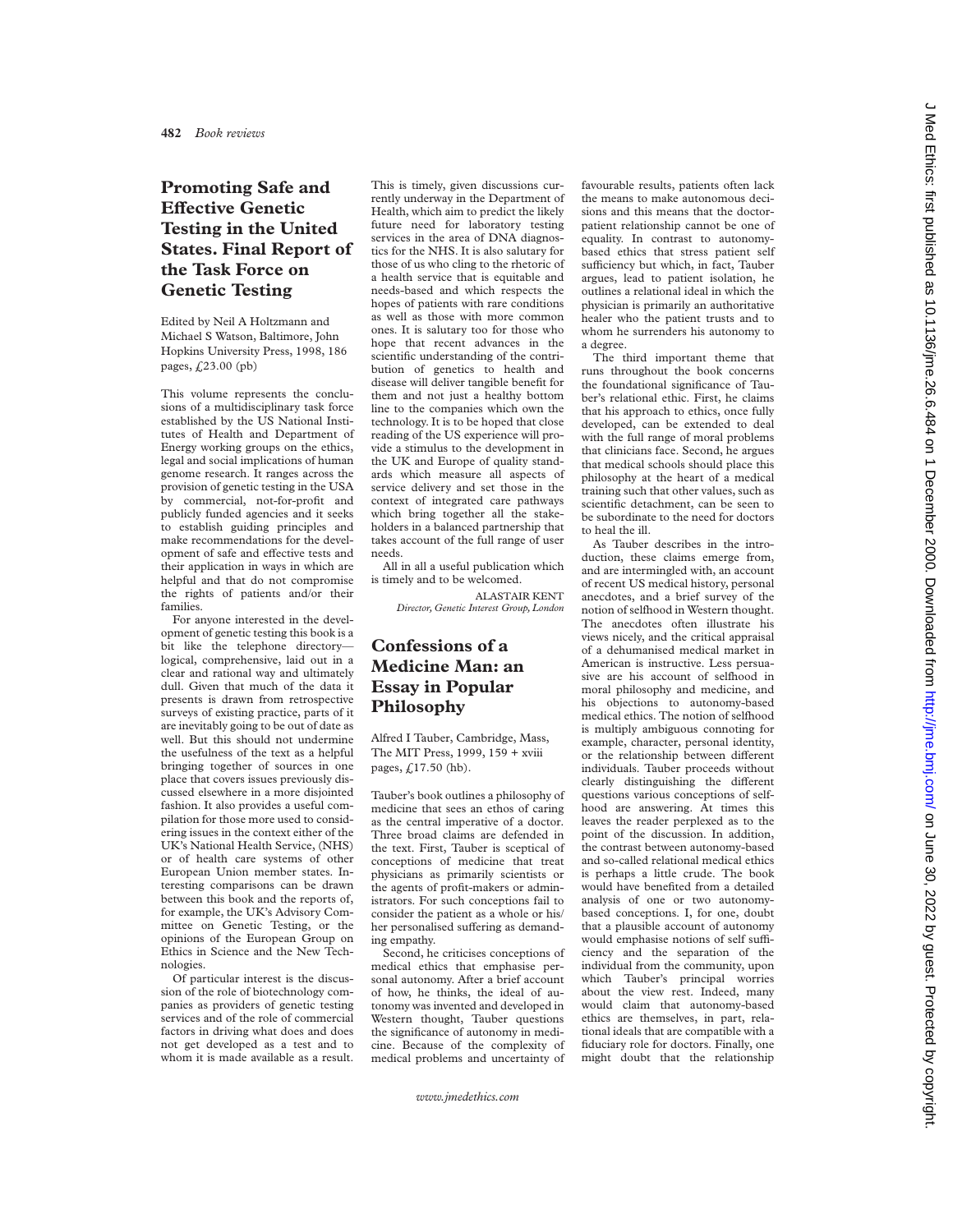between physician and patient is the proper foundational focus of medical ethics. Issues concerning the kinds of need that should be met by the health service, or the rationing of medical resources, seem to be problems of justice which cannot adequately be addressed by appeal merely to an ethos of care.

> MATTHEW CLAYTON *Department of Government Brunel University*

### **Genes and Morality: New Essays**

Edited by Veikko Launis, Juhani Pietarinen and Juha Raikka, Amsterdam, Atlanta, Rodopi, 1999, 199 pages, US\$36.

As developments in contemporary genetics continue, so books on the ethics of genetic research and its applications appear with increasing frequency. The problem is that while genetic research itself daily produces the most interesting new developments, once the ethics of genetics has been reasonably delineated, as it has by now, there is increasingly little new to say. This means that many "new" books on the subject are in fact really only re-statements of what has already been said. This is precisely where *Genes and Morality* stands. That is not to say that it is not a good book. It is authoritative, easy to read, and pleasantly jargon-free, but it covers the familiar ground of genetic screening, privacy of genetic information, genetic health and disease, patenting, the human genome project, and so on. This is a disparate collection of essays, and the fact that it is a compilation of papers presented at a meeting means that it suffers from a lack of coherence. One always wishes one had had the opportunity to hear the discussion that took place after presentation of the papers.

The book is also rather odd in that the first part, some 50 pages, is devoted to four authors criticising the arguments and ideas put forward by John Harris in his book, *Wonderwoman and Superman*. John Harris has been a pioneer in the field of the theoretical aspects of genetic bioethics. His liberal conclusions are not accepted by all, but he is so well regarded that this critique is judged to be justified. Nevertheless, these fifty pages do assume prior knowledge of Harris's books in order to make sense of what is being argued. On the other hand, these chapters do introduce the methodological concepts and theoretical issues central to genethics. Once again, however, the themes are familiar: when does a human become a human being, abortion, and consequentialist and utilitarian principles. Towards the end of the book there is a unique contribution by Christoph Rehmann-Sutter: an intriguing exploration of Mary Shelley's story of Dr Frankenstein, and what various film and stage producers have subsequently made of it, and an analysis of its relevance to modern biotechnology. The book is worth getting just for this.

MARY SELLER

*Professor of Developmenal Genetics, Division of Medical and Molecular Genetics GKT, Guy's Hospital, London SE1 9RT*

### **Abortion in the Developing World**

Edited by Axel I Mundigo and Cynthia Indriso, London and New York, Zed Books, 1999, 498 pages, UK £49.95, US \$69.95.

Induced abortion is one of the oldest methods used to end a pregnancy and has been practised in almost all societies. It is clear to social scientists that pregnancy as a social condition is different from pregnancy as a physical condition, but this is not always taken into account by other disciplines. Reasons for abortion are multifaceted and complex, and to understand these it is important to look at more than just the biological aspects of terminating a pregnancy.

According to World Health Organisation (WHO) reports, 40 to 60 million abortions currently take place in the world every year. Despite large costs and efforts to prevent these, policies to introduce safer alternatives have been ineffective. There are indications that the number of induced abortions is actually increasing, particularly in the developing world. The majority of operations are performed illegally, often leading to complications and deaths of women. The costs in terms of human suffering are incalculable.

*Abortion in the Developing World* was funded by the WHO to discover why, in spite of the serious risks involved, women still resort to abortion even in those countries where adequate family planning services provide contraceptive facilities. The book also aims to *Book reviews* **483**

understand how abortion and contraception behaviour are related. It provides a cross-cultural forum for women to explain the motivations behind their decisions. As the editors put it: "abortion issues have been the subject of intensive debate among men: legal scholars, moralists, men of religion and politicians. The voices of women have been drowned in this loud debate despite the fact that it is women whose bodies, psyche, health and life are directly concerned". Gaining knowledge of women's views and needs is of course paramount, however these should be understood in their fuller social and cultural context, ie the degree of involvement of men and the wider kin network in decision making should be taken into consideraton. Only three of the case studies include men, and it is interesting to see that in these, women either echoed men's decisions or had consulted closely with them.

Several important common issues emerge from the studies: legalising abortions has reduced the health risks, but has not reduced their total number; the relationship between abortion and contraception continues to be poorly understood; abortion is not only the resort of unmarried women, the poor, and young adolescents girls, a considerable number of married women also use it as a means of regulating fertility. The specific problems of increasing adolescent pregnancy are given a chapter of their own. Most importantly, it emerges that the decision about how to handle an unwanted pregnancy is not taken lightly by women and there is an "agonising moral and ethical dilemma that women face in deciding how to handle an unwanted pregnancy". The service providers, especially those working illegally, also describe the major moral and ethical dilemma they face when confronted by the abject misery and the bleak future awaiting women who seek abortion if they do not receive help. The book explores these dilemmas, and questions whether abortion should be viewed/treated as a health matter, or as one of ideology (moral, religious, etc).

*Abortion in the Developing World* is commendable in it's in-depth, crosscultural treatment of the subject (it takes case studies from 16 different countries) and its strong policy recommendations. However, coverage of the conservative Muslim Middle East and North Africa is needed to complement the abundant studies from conservative Catholic countries. Various funda